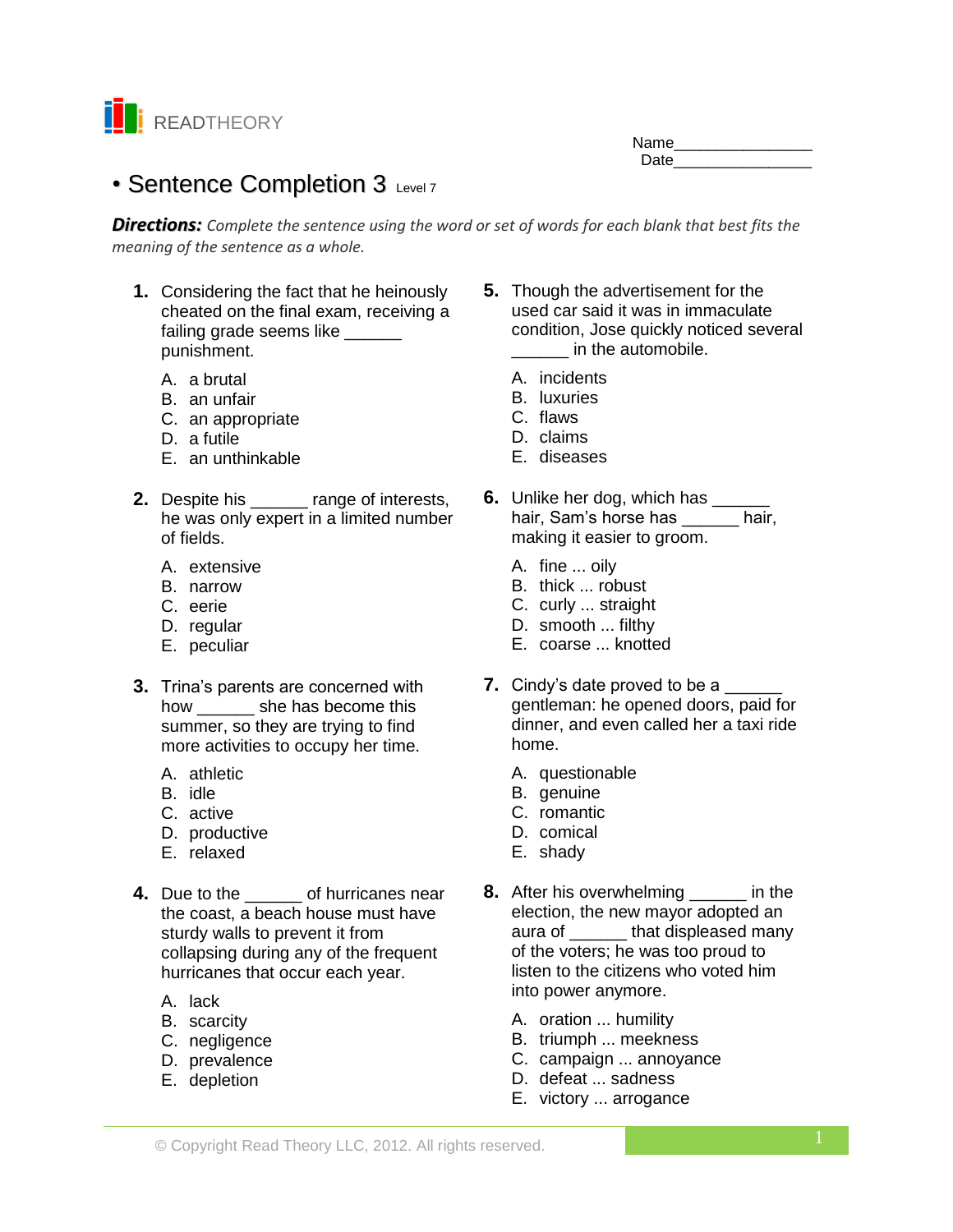# **Answers and Explanations**

# **1) C**

The main clue in this question is the word "considering," which sets up a cause-and-effect relationship in the sentence. This means that the narrator's opinion of what type of "punishment" the student received is caused by the fact that "he heinously cheated on the final exam." Since the narrator considers the method of cheating to be heinous, it follows that the narrator agrees with the punishment. The missing word should reflect this. Because *appropriate* means suitable in the circumstances, choice **(C)** is correct.

**(A)** is incorrect because *brutal* means punishingly hard. This word describes a harsh punishment that someone does not deserve, but the prompt implies that students who get caught cheating do deserve to be punished.

**(B)** is incorrect because *unfair* means unjust or unreasonable. This word describes a punishment that someone does not deserve, but the prompt implies that students who get caught cheating do deserve to be punished.

**(D)** is incorrect because *futile* means useless. This word does not work because the prompt does not imply that the punishment is pointless or not likely to change the student's behavior.

**(E)** is incorrect because *unthinkable* means too undesirable to be considered an option. This word would describe a punishment that is so harsh that no one deserves it, but the prompt implies that students who get caught cheating do deserve to be punished.

# **2) A**

The main clue in this question is the word "despite," which means that two things are related in a negative or opposite way. The correct choice will set up an opposite relationship between the "range of interests" a man has and the fact that he is "only expert in a limited number of fields." Since his expertise is limited, his range of interests must be the opposite of limited. *Extensive* means wide or broad in scope, so choice **(A)** is correct

**(B)** is incorrect because it does not set up an opposite relationship. *Narrow* means limited and, as such, is not the opposite of "limited."

**(C)** is incorrect because it does not set up an opposite relationship. *Eerie* means odd in a scary way. This has no clear relationship to "limited."

**(D)** is incorrect because it does not set up an opposite relationship. *Regular* means common or usual. This has no clear relationship to "limited."

**(E)** is incorrect because it does not set up an opposite relationship. *Peculiar* means odd or unusual. This has no clear relationship to "limited."

# **3) B**

The main clue in this question is the word "so," which is used to link parts of a sentence that logically progress into one another. This means there is a logical relationship between how Trina "has become this summer" and the fact that her parents are "trying to find more activities to occupy her time." If she needed more activities, then she must have lots of free time or time in which she is not doing something. Because *idle* means lazy, not active, or not employed, the correct choice is **(B)**.

**(A)** is incorrect because *athletic* means physically strong or fit. It does not form a logical relationship with the idea that Trina needs activities to occupy her time. If she is athletic, then she probably spends her time exercising or playing sports, meaning she would not have excessive free time.

**(C)** is incorrect because *active* means engaging in physical pursuits. It does not form a logical relationship with the idea that Trina needs activities to occupy her time. If she is active, then she probably spends her time exercising or playing sports, meaning she would not have excessive free time.

**(D)** is incorrect because *productive* means engaged in creative or generative pursuits. It does not form a logical relationship with the idea that Trina needs activities to occupy her time. If she is productive, then she probably spends her time working or studying, meaning she would not have excessive free time.

**(E)** is incorrect because *relaxed* means calm or without stress. This does not work because there is no indication that Trina's parents want her to be stressed, since finding "activities to occupy her time" is not the same as stressing her out.

#### **4) D**

The main clue in this question is the word "frequent," which, like the missing word, describes "hurricanes." Thus, the missing word must relate to frequent. Because *prevalence* is the fact of being frequent or prevalent, choice **(D)** is correct

**(A)** is incorrect because *lack* is the state of not having enough of something. This does not work because having a lack of hurricanes is the opposite of having "frequent hurricanes."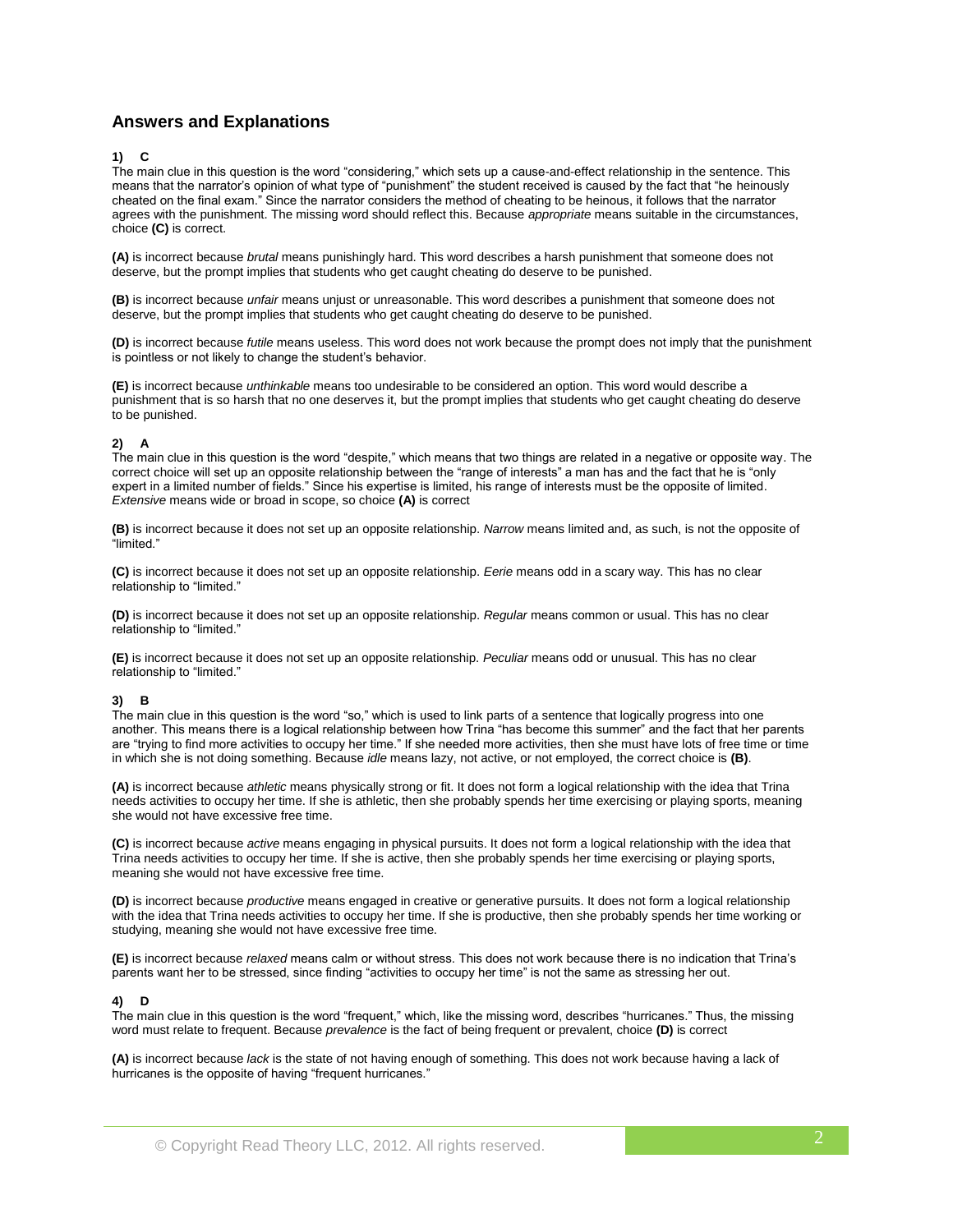**(B)** is incorrect because *scarcity* is a shortage of something. This does not work because having a scarcity of hurricanes is the opposite of having "frequent hurricanes."

**(C)** is incorrect because *negligence* is failure to take proper care in doing something. This has no relationship to "frequent."

**(E)** is incorrect because *depletion* is the reduction in quantity of something. This does not work because the prompt gives no indication that the number of hurricanes is decreasing.

# **5) C**

The main clue in this question is the word "though," which sets up a negative or opposite relationship. This means that how the car was advertised is not the same as how it actually was. Since the car was supposed to be in "immaculate condition," Jose must have been able to find something that proved it was not immaculate. Immaculate means perfect, and *flaws* are imperfections, so choice **(C)** is correct

**(A)** is incorrect because it does not work in context. *Incidents* are events or occurrences. This does not work in context because a car cannot include an incident.

**(B)** is incorrect because it does not form an opposite relationship. *Luxuries* are inessential but desirable items. Finding luxuries would not disprove the claim that the car was in "immaculate condition,"

**(D)** is incorrect because it does not work in context. *Claims* are statements asserted as true. This does not work in context because a car cannot contain a claim.

**(E)** is incorrect because it does not work in context. *Diseases* are illnesses. This does not work in context because a car cannot contract a disease.

#### **6) C**

The main clue in this question is the word "unlike," which means that two things are related in a negative or opposite way. The correct choice will set up an opposite relationship between Sam's dog's hair and her horse's hair. The only choice that provides a pair of opposites is choice **(C)**: *curly* means grown in curls or knots, while *straight* means not twisted or curved.

**(A)** is incorrect because it does not provide a pair of opposites. *Fine* means thin, while *oily* means greasy. Hair can be both fine and oily at the same time.

**(B)** is incorrect because it does not provide a pair of opposites. *Thick* means dense or heavy, while *robust* means strong and healthy. Hair can be both thick and robust at the same time.

**(D)** is incorrect because it does not provide a pair of opposites. *Smooth* means having an even consistency, while *filthy* means very dirty. Hair can be both smooth and filthy at the same time.

**(E)** is incorrect because it does not provide a pair of opposites. *Coarse* means rough or loose in texture, while *knotted* means in a tangled mass. Hair can be both coarse and knotted at the same time.

# **7) B**

The main clue in this question is the colon ( : ), which is used to separate explanatory information from the rest of the sentence. This means that the fact that the date "opened doors, paid for dinner," and "called her a taxi" describes or elaborates upon what kind of "gentleman" the date was. "Gentleman" usually refers to a man who is very polite and treats others in a respectful manner. If Cindy's date did lots of nice things for her, then he is a gentleman. This means the missing word must mean true or real. Because *genuine* means authentic or true, choice **(B)** is correct

**(A)** is incorrect because *questionable* means doubtful. This is the opposite of a correct choice, since a questionable gentleman would be one who claimed to be a gentleman but did not act like one. Cindy's date, however, acted like a gentleman.

**(C)** is incorrect because *romantic* means idealistic. There is no indication given in the prompt that Cindy's date was realistic or idealistic, so this choice cannot be supported.

**(D)** is incorrect because *comical* means funny. There is no indication given in the prompt that Cindy's date was funny or serious, so this choice cannot be supported.

**(E)** is incorrect because *shady* means of doubtful honesty or legality. This is the opposite of a correct choice, since a shady gentleman would be one who claimed to be a gentleman but did not act like one. Cindy's date, however, acted like a gentleman.

# **8) E**

The main clue in this question is the semicolon ( **;** ), which combines two independent clauses that logically progress from one another. This means that there is a relationship between the outcome of the election and the mayor's new attitude. He has become "too proud to listen to the citizens who voted him into power." This means he must have won the election, since he is "the new mayor" and has people who "voted him into power." It also means he has an aura of being too proud. Thus, the first missing word must describe winning, while the second must describe being too proud. *Victory* is the act of winning a contest or